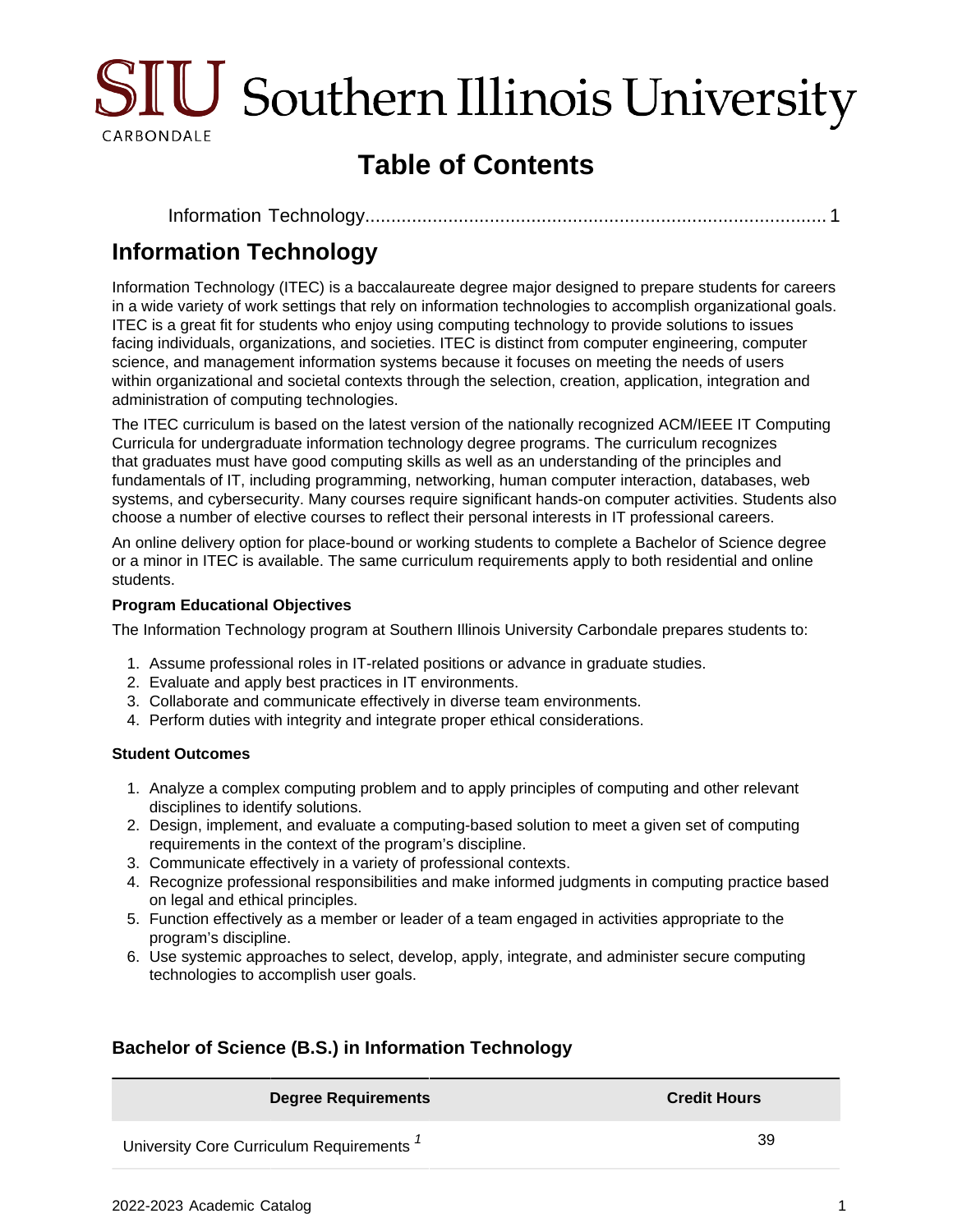| <b>Degree Requirements</b>                                                                                                      | <b>Credit Hours</b> |  |
|---------------------------------------------------------------------------------------------------------------------------------|---------------------|--|
| Require MATH 106 or MATH 108. Recommend PHIL 104<br>or PHIL 105, and ECON 113, PSYC 102 or SOC 108                              |                     |  |
| Foundation Course Requirements - ITEC 209, ITEC 216, ITEC 224, ITEC 225, ITEC<br>235, ITEC 236, ITEC 265, ITEC 280 <sup>2</sup> | 24                  |  |
| Requirements for Major in Information Technology                                                                                | 42                  |  |
| Required Major Courses - ITEC 312, ITEC 314, ITEC 334,<br>ITEC 370, ITEC 380, ITEC 390, ITEC 404, ITEC 412, ITEC<br>495         | 27                  |  |
| Approved Major Electives (Note: 15 hours must be at the<br>300- or 400-level) <sup>3</sup>                                      | 15                  |  |
| <b>Additional Electives</b>                                                                                                     | 15                  |  |
| Total                                                                                                                           | 120                 |  |
|                                                                                                                                 |                     |  |

 $1$  Students may meet these requirements through an approved AA/AS degree from an accredited community college.

 $^{\text{2}}$  Students may meet these requirements through an articulated approved AA/AS degree from an accredited community college.

 $3$  Students may choose any combination of major electives or focus their interest in one of the following areas: cybersecurity, network and system administration, web and mobile app development, applied data analytics.

### **Information Technology Minor**

The minor in Information Technology (ITEC) is offered to meet the demands of the 21st century workplace. The ITEC minor introduces students to the study of information technology principles and skills and is an excellent complement to any degree program, regardless of major.

The ITEC minor requires 18 credit hours that consists of two required and four elective courses. The courses required to complete this minor include ITEC 209 and ITEC 216. At least six credit hours must be at the 300-level or higher. ITEC 229, ITEC 265, and ITEC 280 do not count toward the minor. All prerequisites for these courses must be fulfilled prior to enrollment in each course. All courses for this minor must be completed with a grade of C or better.

## **Capstone Option for Transfer Students**

The Capstone Option is available to qualified students entering the ITEC degree program. More information about the Capstone Option can be found within the University Core Curriculum tab of the Undergraduate Catalog. The ITEC degree program has signed Program Articulation Agreements with several community college computing-related degree programs in order to facilitate the transfer of community college students to SIU. These agreements take full advantage of the Capstone Option for admission to the Bachelor of Science in Information Technology.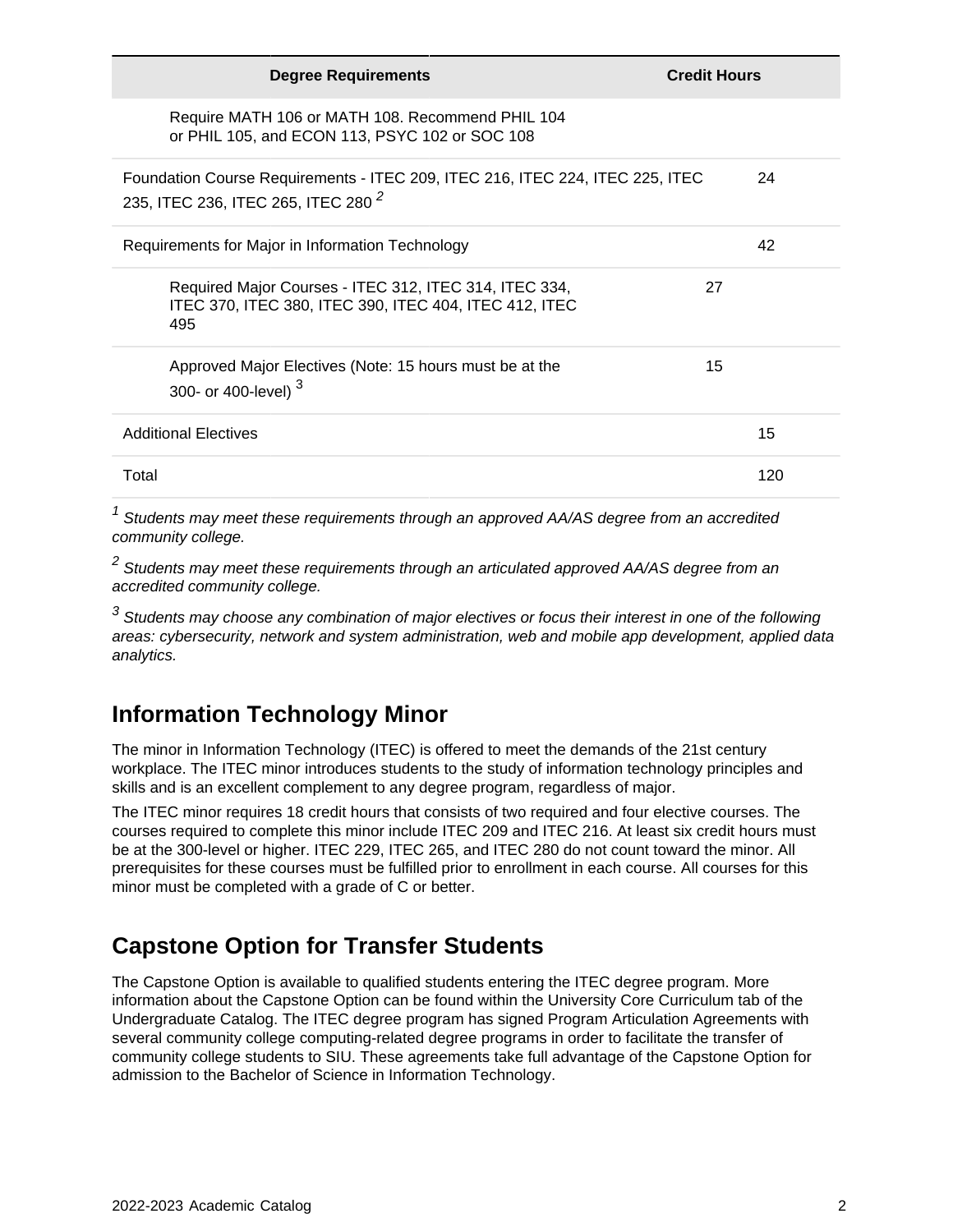# **Information Technology Courses**

**ITEC113 - Information Assurance for Everyone** This course is designed to give all students, especially those without a technical or computing background, an introduction to the concerns and issues associated with computers, social networks, and the Internet. Students will learn about the motivation of cyber criminals, common tricks and tactics used by them, and methods of defending against them. At the end of the course, students will have the knowledge necessary to more safely and securely use modern communication technologies and students will learn about basic ethical and legal issues of computing, consequences of insecurity for individuals and organizations, and leave the course with a broad understanding of the basics and topics of information security and assurance. Credit Hours: 3

**ITEC209 - Introduction to Programming** This course is an introduction to computer programming, logic, design and implementation. Topics include software design, documentation, coding methods, data types, data structures, functions, subroutines and program control structures. A grade of C or better is required. Credit Hours: 3

**ITEC216 - Information Security Fundamentals** This course provides students in technical programs with an introduction to a broad range of information security concepts. The following topics are covered: networks security, compliance and operational security, threats and vulnerabilities, application, data and host security, assess control and identity management, and cryptography. Lecture and laboratory. A grade of C or better is required. Credit Hours: 3

**ITEC224 - Network Fundamentals** This course takes a lab/lecture approach which leads the student through a series of activities involved in the installation of a local area network (LAN) capable of sharing information and a variety of electronic input/output devices. The student will be introduced to various LAN designs, communication protocols, network certification requirements, as well as procedures for selecting, installing, and managing a LAN. Lecture and laboratory. A grade of C or better is required. Credit Hours: 3

**ITEC225 - Operating Systems** This course introduces Linux and Windows operating systems and presents topics related to selection, installation, configuration, maintenance, server administration and management, client and server services, user and group management and support, security management, backup management and disaster recovery, resource management, and automation management. A grade of C or better is required. Prerequisite: ITEC 209. Credit Hours: 3

**ITEC227 - Linux Essentials** Students will learn to use Linux operating systems in this course. Intermediate computing skills are required, but previous experiences to Linux is not necessary. From the foundations of the open source philosophy to advanced command line activities, this course teaches the skills and knowledge needed for the Linus Essentials certification exam. Topics include selecting a Linux distribution, installing applications, operating system security, and basic shell scripting to automate tasks. Lecture and lab. A grade of C or better is required. Credit Hours: 3

**ITEC228 - Introduction to Cyber Operations** Students will explore the realm of "ethical hacking", learning the methodology of examining how to successfully evaluate vulnerabilities of various types of computing systems, use tools to exploit those vulnerabilities, and then make plans and execute those plans to prevent further security exploitation. Exploration of open source security assessment tools as well as Microsoft, Linux, and Internet of Things systems will be examined. Applied exercises with common ethical hacking toolkits will be a primary focus. A grade of C or better is required. Prerequisites: ITEC 216 and ITEC 224 each with a grade of C or better. Credit Hours: 3

**ITEC229 - Computing for Business Administration** The successful student will acquire an understanding of information systems concepts and of the use of computers to process business data through solving a variety of business related problems. Emphasis on the computer as a management tool. Lecture one hour, lab two hours. A grade of C or better. Credit Hours: 3

**ITEC235 - System Administration** This course provides an in-depth look at Linux and Windows system administration. Students will develop a mastery of core system administration tasks on Red Hat Enterprise Linux and Windows. A grade of C or better is required. Prerequisite: ITEC 224 with a grade of C or better. Recommend enrollment in ITEC 225. Credit Hours: 3

**ITEC236 - Web-based Applications in Information Technology** This course is designed to provide students with skills on the fundamentals of client-side web development languages to build professional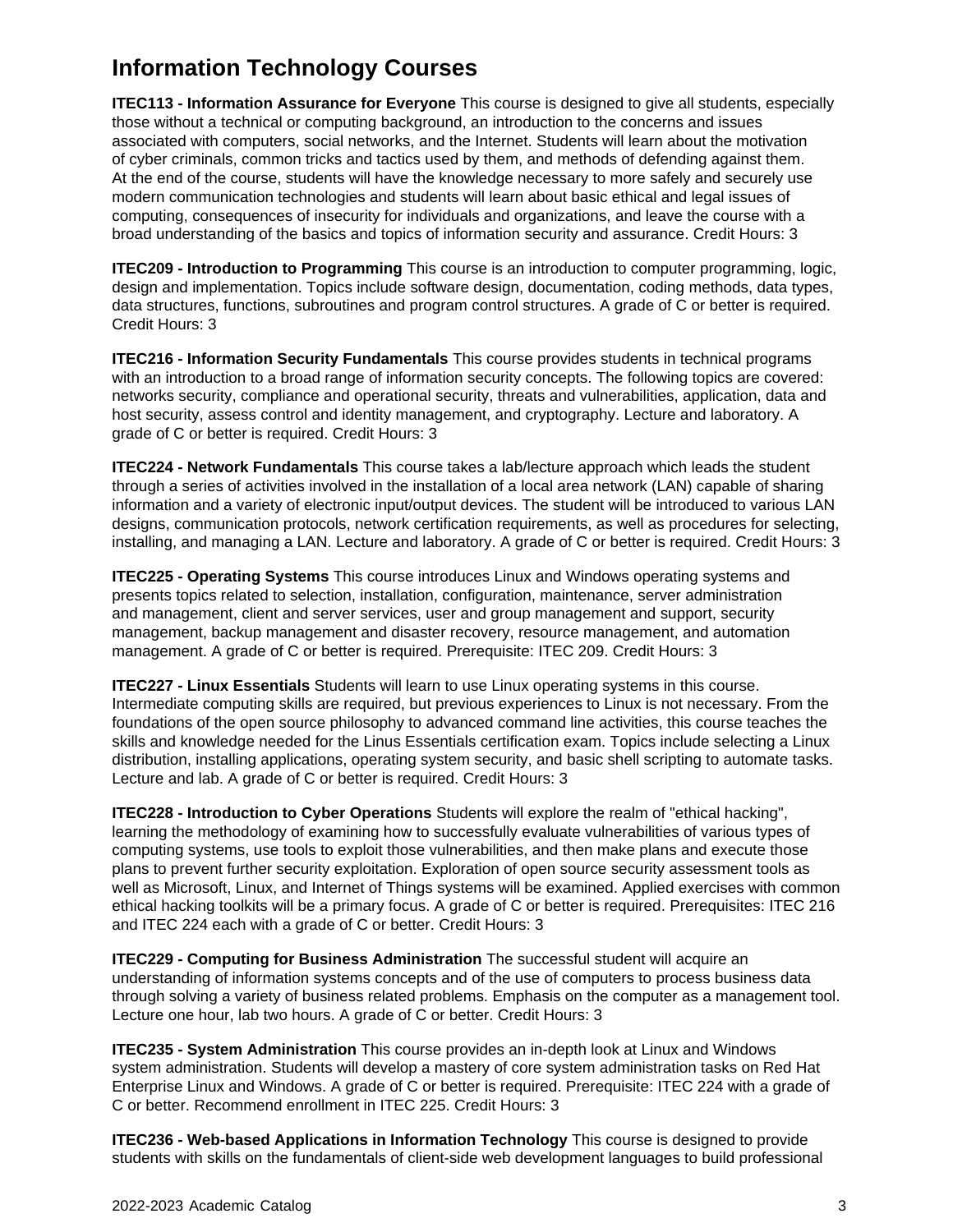websites, such as HyperText Markup Language (HTML), Cascading Style Sheets (CSS) and JavaScript. The course introduces Web standards, Web Design principles, and Web Design and Development tools. Hands-on assignments will provide students with practical experience developing interactive Web pages and websites using client-side technologies. Lecture and laboratory. A grade of C or better is required. Prerequisite: ITEC 209 with a grade of C or better. Credit Hours: 3

**ITEC259 - Occupational Education Credit** A designation for credit granted for occupational educational experiences related to the student's educational objectives. Credit will be established by program evaluation. This credit may be applied only at the 100 and 200 level unless otherwise determined by the school's director. Restricted to Information Technology majors. Credit Hours: 1-60

**ITEC265 - Applied Statistics for the IT Profession** This course will give students an understanding of the basic principles and techniques involved in the statistical treatment of data, including the selection of data sources, the design of statistical studies, and the analysis, synthesis, and utilization of data. Students will gain experience in using data for decision-making in their respective professions. ITEC majors must earn a grade of C or better. Prerequisite: MATH 106 or MATH 108 with a grade of C or better. Credit Hours: 3

**ITEC280 - Discrete Math for IT** This course examines selected topics of discrete mathematics as applicable to students of information technology and systems. Topics include basic logic, functions, relations, and sets, graphs and trees, application of mathematics to IT, and other topics. A grade of C or better is required. Prerequisite: MATH 106 or MATH 108. Credit Hours: 3

**ITEC295 - Introduction to Cyber Defense Competition** This course will introduce students to cyber defense competitions. Students will gain preparatory skills required for cyber defense competitions while working alongside more advanced students. Students who complete this course will be equipped to advance into ITEC 395 which prepares students for competitions and similar forums. A grade of C or better is required. Prerequisites: ITEC 209, ITEC 216, ITEC 224, ITEC 228 and ITEC 235 each with a grade of C or better or concurrent enrollment in ITEC 228 and ITEC 235 or consent of instructor. Credit Hours: 3

**ITEC299 - Individual Study** Provides students with the opportunity to develop a special program of studies to fit a particular need not met by other offerings. Enrollment provides access to the resources of facilities of the entire institution. Each student will work under the supervision of a sponsoring staff member. A grade of C or better is required. Special approval needed from the instructor. Credit Hours: 1-16

**ITEC306 - Android Application Development** Students will be introduced to concepts, models, and methodologies for developing applications that run on the Android platform. Students will gain handson experience creating and deploying mobile applications for Android devices. The course will explore features such as networking, web services, cloud computing, location services, phone sensors, media, data persistence, speech recognition, and animation. A grade of C or better is required. Prerequisite: ITEC 209 with a grade of C or better. Credit Hours: 3

**ITEC312 - Programming II** This course is designed to enable the student to use advanced programming techniques in the design and development of software applications. Topics will include object-oriented programming, classes, data manipulation, inheritance, polymorphism, exception handling, and recursion. A grade of C or better is required. Prerequisite: ITEC 209 with a grade of C or better. Credit Hours: 3

**ITEC314 - Ethical and Legal Issues in IT** This course deals with the impact of computers on us as individuals and on our society. Rapid changes in computing technology and in our use of that technology have changed the way we work, play, and interact with other people. These changes have created a flood of new ethical and legal issues that demand critical examination. A grade of C or better is required. Restricted to ITEC major. Credit Hours: 3

**ITEC334 - Database Design and Processing** This course is designed to provide students with essential knowledge and pragmatic skills of databases design and processing. Essential topics include database development life cycle, conceptual data modeling, logical database design and normalization, and query languages. For hands-on learning, this course focuses on the use of relational database management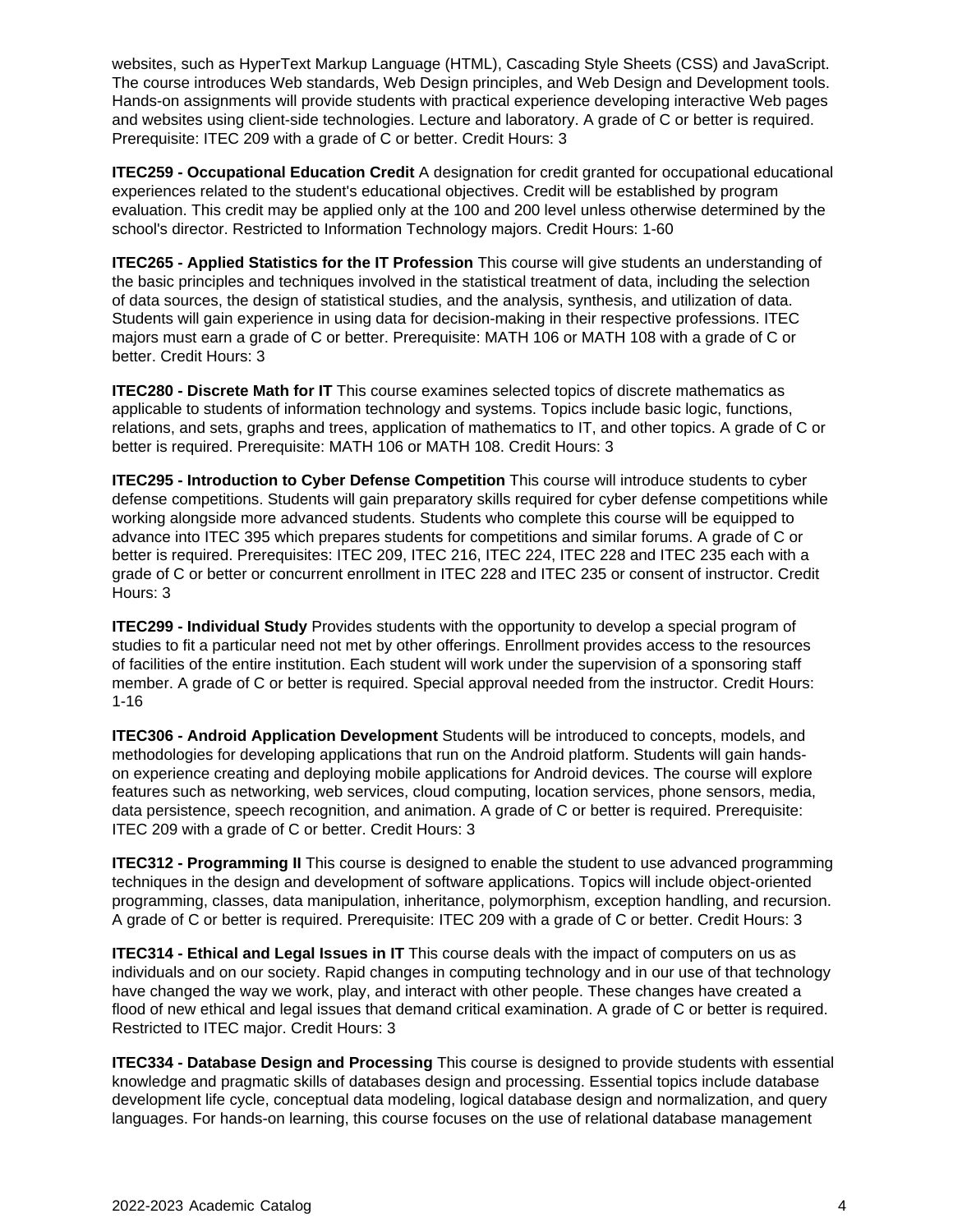systems to construct database system objects, such as tables, queries, and SQL code. Lecture and laboratory. A grade of C or better is required. Credit Hours: 3

**ITEC340 - Introduction to Video Game Design and Industry** Introduction to electronic video game development, processes, and game development careers. This course includes an examination of the history of video games, genres and platforms, the game development process with an emphasis on design elements, audio for games, game industry teams and careers, and managerial roles in the game development and publishing industry. A grade of C or better is required. Credit Hours: 3

**ITEC342 - Foundations and Applications of IoT** This course will explore common platforms that Internet of Things devices are built on. Projects will be completed and IoT systems will be implemented to solve problems in both business and consumer environments. The security of the IoT including weaknesses and strategies for remediating are a focus. Students will become familiar with basic electronic fundamentals in order to construct IoT projects. A grade of C or better required. Prerequisite: ITEC 209 with a grade of C or better. Course fee: \$50. Credit Hours: 3

**ITEC343 - IoT OS Platforms** The selection, configuration, installation, maintenance, and troubleshooting of industrial peer-to-peer and device level networks will be examined with the purpose of forming a complete industrial control network structure. The integration of various industrial control devices, components, and automation cells to form a complete automated control system will be examined. Safety and standard practices will be emphasized throughout the course. Students will be required to purchase a microcontroller system ranging in cost between \$100-130. Lecture and Laboratory. A grade of C or better is required. Prerequisite: ITEC 227 or ITEC 327 with a grade of C or better. Credit Hours: 3

**ITEC350 - Technical Career Subjects** In-depth competency and skill development and exploration of innovative techniques and procedures used in business, industry, professions and service occupations offered through various workshops, special courses and seminars. Hours and credit to be individually arranged. Course may be classified as independent study. A grade of C or better is required. Special approval needed from the advisor. Credit Hours: 1-32

**ITEC351 - Readings** Selected readings in specific IT topics not ordinarily covered in depth in other courses. Special approval needed from the instructor. A grade of C or better is required. Credit Hours: 1-6

**ITEC358 - Work Experience Credit** Credit will be granted via program evaluation of prior job skills, management-worker relations, and supervisory experience while employed in industry, business, the professions or service occupations. Credit will be established by School Director evaluation. Credit Hours: 1-30

**ITEC366 - Applications of Technical Communication** The course will increase students' competencies in writing, analyzing, utilizing, and communicating various types of technical information. Emphasis will be placed on formal report writing, business writing, collaboration, user documentation, instructions, visual technical communications, and oral presentations. A grade of C or better is required. Prerequisite: ENGL 101 with a grade of C or better. Credit Hours: 3

**ITEC370 - Database Programming with SQL** This course is designed to provide students with pragmatic skills of database programming with Structured Query Language (SQL). Students will learn to create and maintain database objects (e.g., tables and views) as well as insert and manipulate data. Other important topics include basic queries, advanced queries (e.g., subqueries), joining data from multiple tables, and single-row and group functions. A grade of C or better is required. Prerequisite: ITEC 334 with a grade of C or better. Credit Hours: 3

**ITEC371 - Introduction to Applied Data Analytics** This course is designed to provide an overview of the process of data analysis - reporting, visualization and prediction. This course will explore the technology and practice of data analytics. This course uses the latest in technology to show the practice of data analytics. Students will experience practical applications of analytics through guided exercises and case studies. A grade of C or better is required. Restricted to ITEC majors or consent of school. Credit Hours: 3

**ITEC380 - User Experience Design** This course provides a comprehensive overview of the user experience design process, and is intended to familiarize students with the methods, concepts, and techniques necessary to make user experience design an integral part of developing information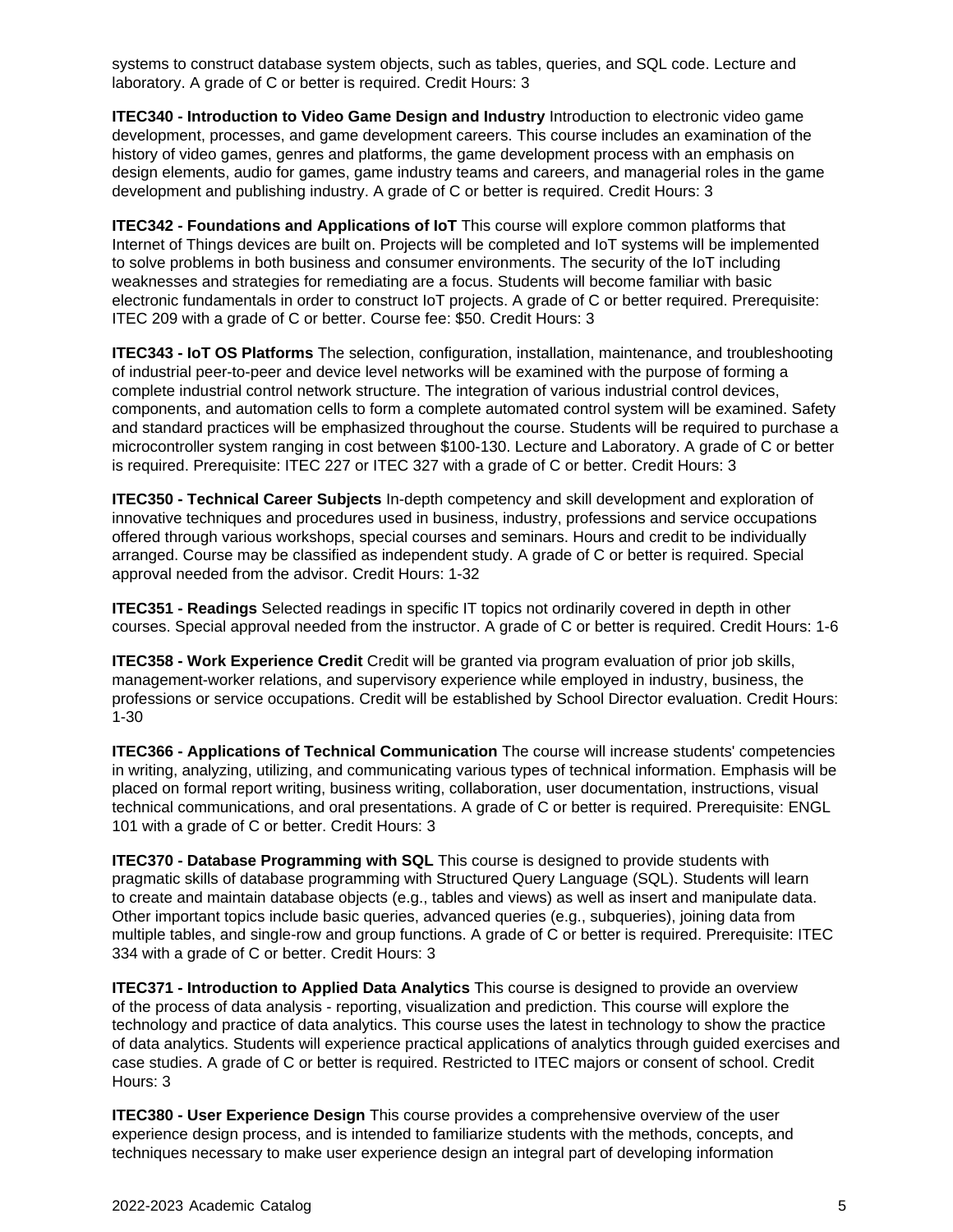interfaces. The course provides students with an opportunity to acquire the resources, skills, and handson experience they need to design, develop, and evaluate information interfaces from a user-centered design perspective. A grade of C or better is required. Prerequisite: ITEC 236 with a grade of C or better. Credit Hours: 3

**ITEC381 - Special Topics** Intensive study of selected topics relevant to the contemporary IT environment. Offered as need exists and as time and interests permit. May be repeated for up to nine hours total. Special approval needed from the advisor. A grade of C or better is required. Credit Hours: 1-9

**ITEC390 - Career Development for IT Professionals** This course prepares students to transition from the college environment to the working world or to graduate studies. Emphasis is placed on the exploration of career and advanced educational opportunities, identification of strengths, resume development, cover letter composition, interviewing, salary and benefits negotiations, networking, professional image, and the use of technology in achieving career goals. A grade of C or better is required. Prerequisite: ENGL 101 with a grade of C or better. Credit Hours: 3

**ITEC392 - Special Projects** Students will work with current technology to solve problems and develop projects in a team environment. May be repeated for up to nine hours total. Special approval needed from the instructor. A grade of C or better is required. Restricted to ITEC majors. Credit Hours: 1-6

**ITEC395 - Cyber Defense Competition** This course provides practical application of cyber defense and penetration testing methodologies in a fully operational corporate network environment. Skills required for cyber defense competition include implementation and evaluation of a network, risk assessment, incident response and management, as well as performing under time limitations in a team format. Students who successfully complete this course will be equipped to participate in the Collegiate Cyber Defense Competition (CCDC) and similar forums. A grade of C or better is required. Prerequisites: ITEC 209, 216, 224, 228, 235 all with a grade of C or better and consent of instructor. Credit Hours: 3

**ITEC399 - Individual Study** Provides student with the opportunity to develop a special program of studies to fit a particular need not met by other offerings. Enrollment provides access to the resource and facilities of the entire institution. Each student will work under the supervision of a sponsoring faculty member. A grade of C or better is required. Special approval needed from the sponsor and School Director. Credit Hours: 1-18

**ITEC403 - Client-Side Web Development** This course is designed to provide students with skills on advanced client-side web development languages and technologies used to build dynamic web applications. Strong knowledge of Object-Oriented programming, HTML5, CSS and JavaScript is required. The course includes JavaScript frameworks and libraries, declarative templates, APIs, responsive design, design patterns, data interchange formats, and data storage. A grade of C or better is required. Prerequisites: ITEC 236 and ITEC 312 each with a grade of C or better. Restricted to ITEC majors or consent from school. Credit Hours: 3

**ITEC404 - Information Technology Project Management** This course combines theory and techniques of project management emphasizing information technology applications. The course adheres to the Project Management Body of Knowledge (PMBOK). Course concepts are strengthened by the use of automated project management software. A grade of C or better is required. Prerequisite: ITEC 334 with a grade of C or better. Restricted to ITEC majors or consent from school. Credit Hours: 3

**ITEC405 - Server-Side Web Development** This course provides a comprehensive introduction to programming tools and skills used to build web applications. Students will gain hands-on experience with server-side web development technologies, such as PHP, MySQL, and Ajax. Students will be introduced to Model-View-Control (MVC), Web Database Access, Web Application Security, and File Transfer. Grade of C or better required. Prerequisites: ITEC 236, ITEC 312, & ITEC 370 each with a grade of C or better. Credit Hours: 3

**ITEC411 - Information Storage and Management: Data, Drives and Disaster Recovery** This course will provide students with fundamental understanding of a wide range of data storage devices, techniques, and systems ranging from individual standalone drives to large storage system clusters. Focus will be placed on enterprise storage systems in conjunction with lab exercises. Methods to create secure and recoverable storage systems and forensic discovery. A grade of C or better is required.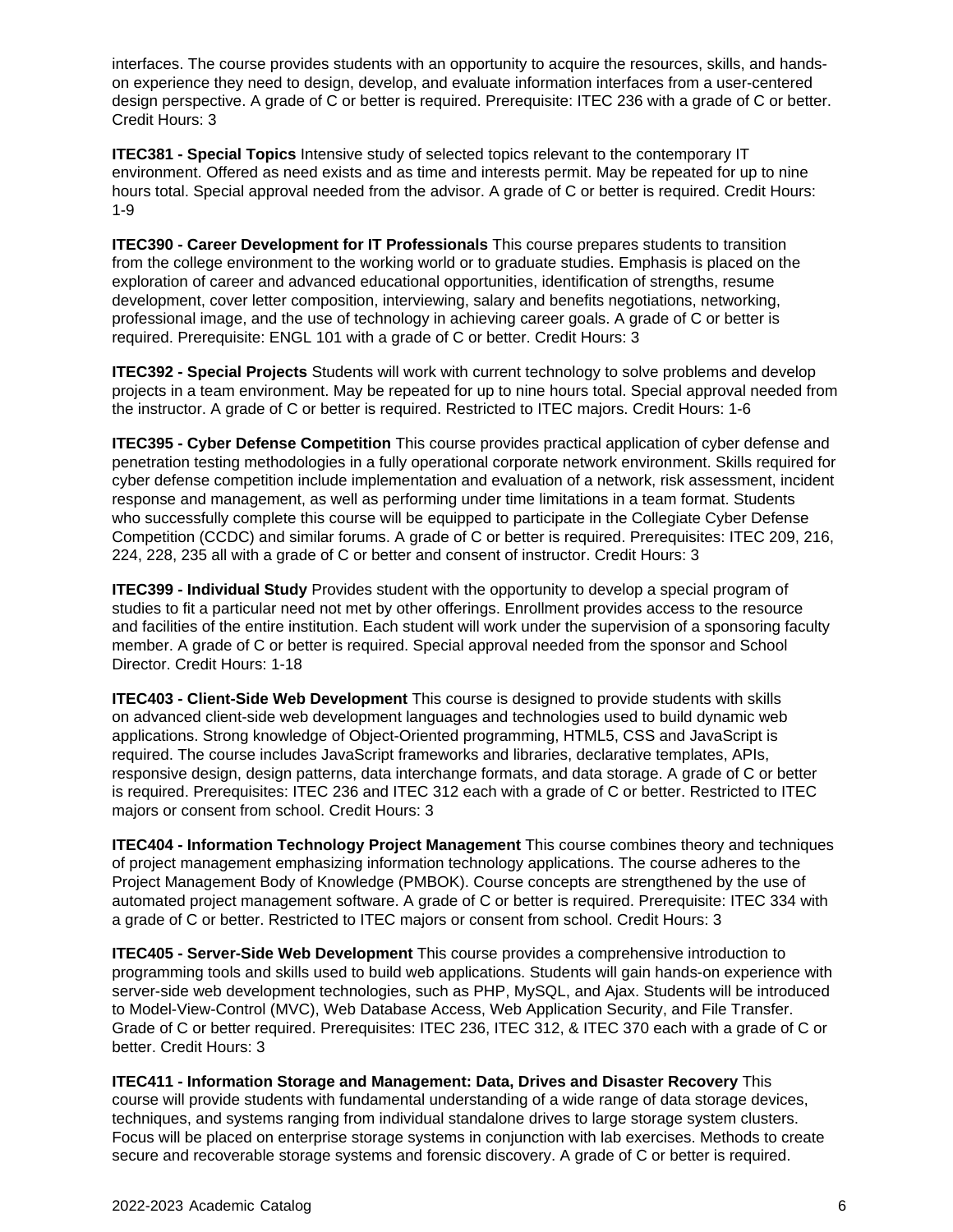Prerequisite: ITEC 224 (with a grade of C or better) or consent of instructor. Restricted to majors within ITEC or consent of school. Credit Hours: 3

**ITEC412 - Information Technology: Analysis, Design, and Implementation** This course is designed to provide students with essential knowledge and pragmatic skills of information system analysis, design, and implementation. Special topics include systems development life cycle methodologies, system analysis and modeling methods, technical design specifications development, business forms and reports design, query languages, and information systems integration. In addition, students are expected to conduct projects to build field-based information system applications. A grade of C or better is required. Prerequisites: ITEC 265 and ITEC 334 each with a grade of C or better. Restricted to ITEC majors. Credit Hours: 3

**ITEC415 - Enterprise Network Management** This course teaches students about advanced services and application layer protocols used to support business communications in a complex enterprise network. Students will analyze technical business requirements in order to design and propose technology to meet those requirements. Implementation of the design using common technologies, software, and hardware will be performed as part of student lead lab exercises. Students will focus their network designs by implementing solutions relying on Microsoft Windows technologies. The integration of security principles within network designs is required. Lecture and laboratory. A grade of C or better is required. Prerequisites: ITEC 216, 224, 225, 228 and 235 with grades of C or better. Credit Hours: 3

**ITEC417 - Wireless Communications & Security** This course provides a comprehensive overview of wireless communications through an examination of the wireless channel, signal modulation, encoding and transmission techniques, antennae theory and error control. Uses of wireless technologies in local, personal and mobile networks will be examined. An emphasis will be placed on security measures and techniques in wireless communications. A grade of C or better is required. Prerequisites: ITEC 216 and ITEC 224 both with a grade of C or better. Credit Hours: 3

**ITEC418 - Cloud Infrastructure and Data Center Technologies** This course provides students with knowledge and hands-on experience with a wide range of enterprise technologies, cloud services and models, protocols, hardware, and software that support cloud computing deployments. The course will employ curriculum resources and tools and use cloud subscriptions available from industry leading IT vendors and manufacturers and may provide students with opportunities to earn academic certifications. The use of cloud services and analysis of offerings for solving challenges and improving technology services for organizations is focused. A grade of C or better is required. Credit Hours: 3

**ITEC419 - Occupational Internship** Students may secure an internship at a business/industry work site which relates to the student's academic program and career objectives. The student will perform duties and services as assigned by the work supervisor and internship coordinator, and will also complete reports and assignments. Pass/Fail. Credit Hours: 1-12

**ITEC422 - Mobile Programming** This course is designed to introduce students to mobile computing with a strong emphasis on application development for the mobile operating system. It gives students a solid foundation for developing and deploying their own apps onto the mobile market place. Topics will include the mobile development environment, user interfaces, audio, persistence, databases, location, sensors, and graphics. Lecture and laboratory. A grade of C or better is required. Prerequisite: ITEC 312 with a grade of C or better. Credit Hours: 3

**ITEC431 - Applied Data Analytics with Python** This course introduces student to applied data analytics using the Python programming language. Important topics include exploration of Python language fundamentals (lists, functions, packages, arrays, etc.), applications of data analytics techniques to gain business intelligence, and data visualization and representation in Python. A grade of C or better is required. Prerequisites: ITEC 209, ITEC 265, ITEC 371 all with a grade of C or better; or consent of instructor. Credit Hours: 3

**ITEC432 - Applied Data Analytics with R** This course is designed to help develop an understanding of fundamental data mining and data analytics methods and tasks. Important topics include data importing and exporting, data exploration, and data visualization. The lecture is complemented with hands-on learning experience with the use of the R language. A grade of C or better is required. Prerequisites: ITEC 209, ITEC 265, ITEC 371 all with a grade of C or better; or consent of instructor. Credit Hours: 3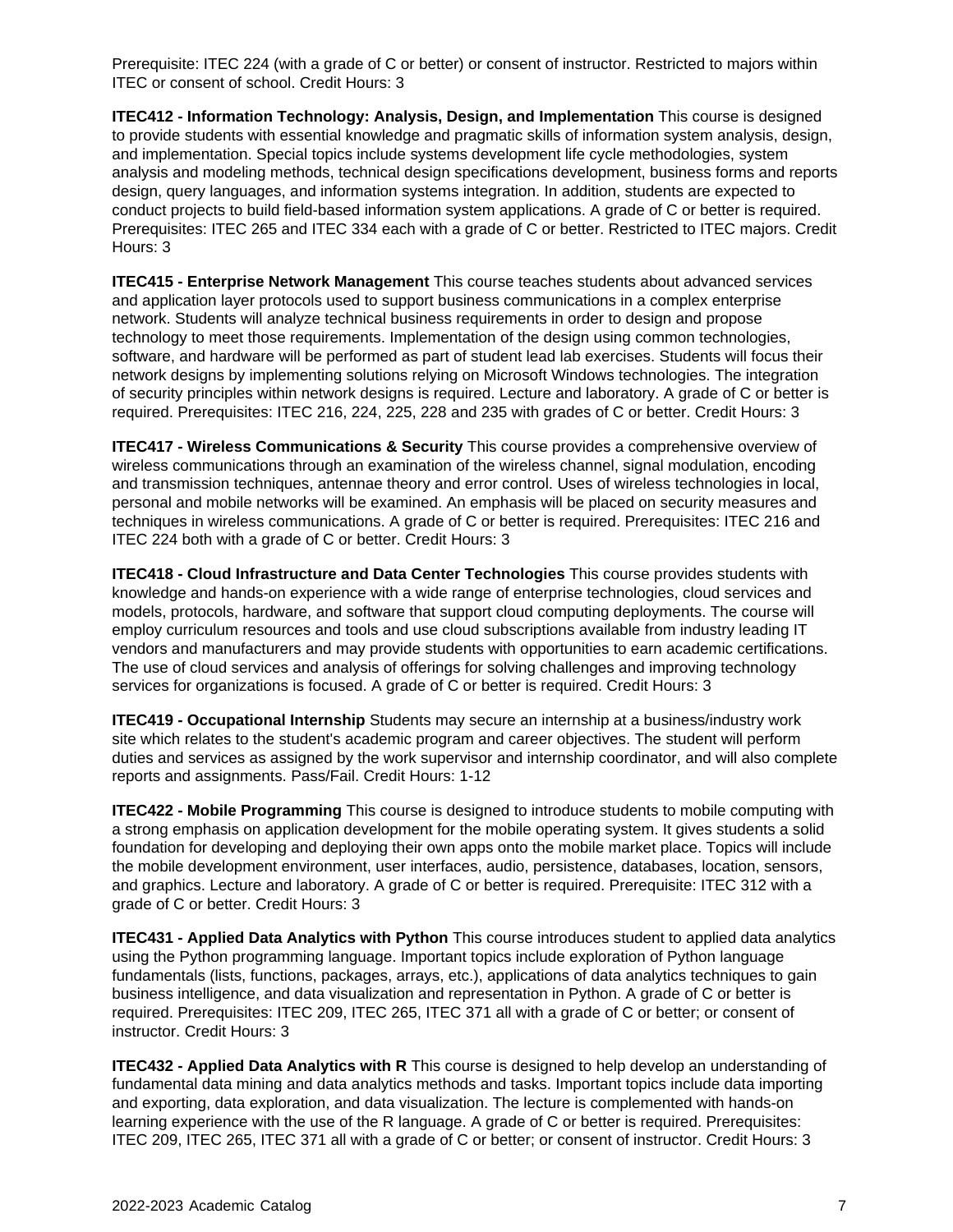**ITEC435 - Web Development for Mobile Platforms** This course will provide students with hands-on skills to plan, design, develop, and deploy mobile web applications using client-side web development languages including HTML5, CSS3, and JavaScript. Students learn by structuring and coding mobile web applications that include headers, footers, toolbars, navbars, lists, forms, grids, panels, and widgets. Students will implement designs and themes, and store, retrieve, and manipulate data on mobile devices. The course will culminate in the design, development, and deployment of a fully functional mobile web application. A grade of C or better is required. Prerequisites: ITEC 236 and ITEC 312 each with a grade of C or better. Credit Hours: 3

**ITEC436 - Advanced Web-based Application Development** Students will gain hands-on experience with web development using client-side and server-side scripting languages to create dynamic web pages and applications that access databases. This is an advanced programming course that requires good knowledge of HTML, computer programming, database, and SQL. A grade of C or better is required. Prerequisite: ITEC 405 with a grade of C or better or consent of instructor. Credit Hours: 3

**ITEC440 - Introduction to Software Security** This course provides a broad introduction of the theories and tools used for secure software design, threat analysis, secure coding, and vulnerability analysis. Students will be exposed to the techniques needed for the practice of effective software security approaches. A grade of C or better is required. Prerequisites: ITEC 209, 228, and 236, each with a grade of C or better or consent of instructor. Credit Hours: 3

**ITEC446 - Software Development Concepts and Tools** Students will be introduced to software engineering and agile development concepts, tools, and methods. Students will develop skills needed to construct high quality, reliable, and easy to maintain software systems. Prerequisite: ITEC 209 with a grade of C or better or consent of instructor. A grade of C or better is required. Credit Hours: 3

**ITEC450 - Introduction to DevOps and Linux Automation** This course will introduce students to the concept of DevOps and Linux Automation. Students will gain a working knowledge of what DevOps is and how it impacts IT. Students will learn how to install and configure Ansible on a management workstation and prepare managed hosts for automation. Students will write Ansible Playbooks to automate tasks and run them to ensure servers are correctly deployed and configured. A grade of C or better is required. Prerequisites: ITEC 209, ITEC 216, ITEC 224, ITEC 228, ITEC 235 each with a grade of C or better. Credit Hours: 3

**ITEC452 - Research** The selection, investigation, research, and writing on a specific topic approved by a faculty member. Special approval needed from instructor. A grade of C or better is required. Restricted to ITEC major. Credit Hours: 1-3

**ITEC460 - Enterprise Security Policy, Tools, and Applications** This course will introduce students to security policy, legal, and industry requirements that drive the technologies enterprises require to provide security protection for distributed networks in modern business computing environments. A reliance on partnerships with corporate and IT industry alliances and partnerships for resources and collaboration is a key component of this course. A grade of C or better is required. Prerequisite: ITEC 228 with a grade of C or better. Credit Hours: 3

**ITEC461 - Introduction to Cryptography** This course provides a broad introduction to cryptography. Students will learn how various cryptographic schemes work and explain how they are used in practice. The course focuses on the classical goals of cryptography such as data confidentiality, authenticity and integrity. Grade of C or better required. Prerequisites: ITEC 209, ITEC 280 each with a grade of C or better or consent of instructor. Credit Hours: 3

**ITEC465 - Introduction to Machine Learning with Applications in Information Security** This course offers a thorough grounding in machine learning concepts, along with practical advice on applying these tools and techniques in real-world data mining situations. It gives an overview of many concepts, techniques, and algorithms in machine learning such as decision trees, rule based classification, support vector machines, Bayesian networks, and clustering. Students will be introduced to the major applications of each of the topics, with some of the applications drawn from the field of information security. A grade of C or better is required. Prerequisites: ITEC 209 and ITEC 265 each with a grade of C or better. Credit Hours: 3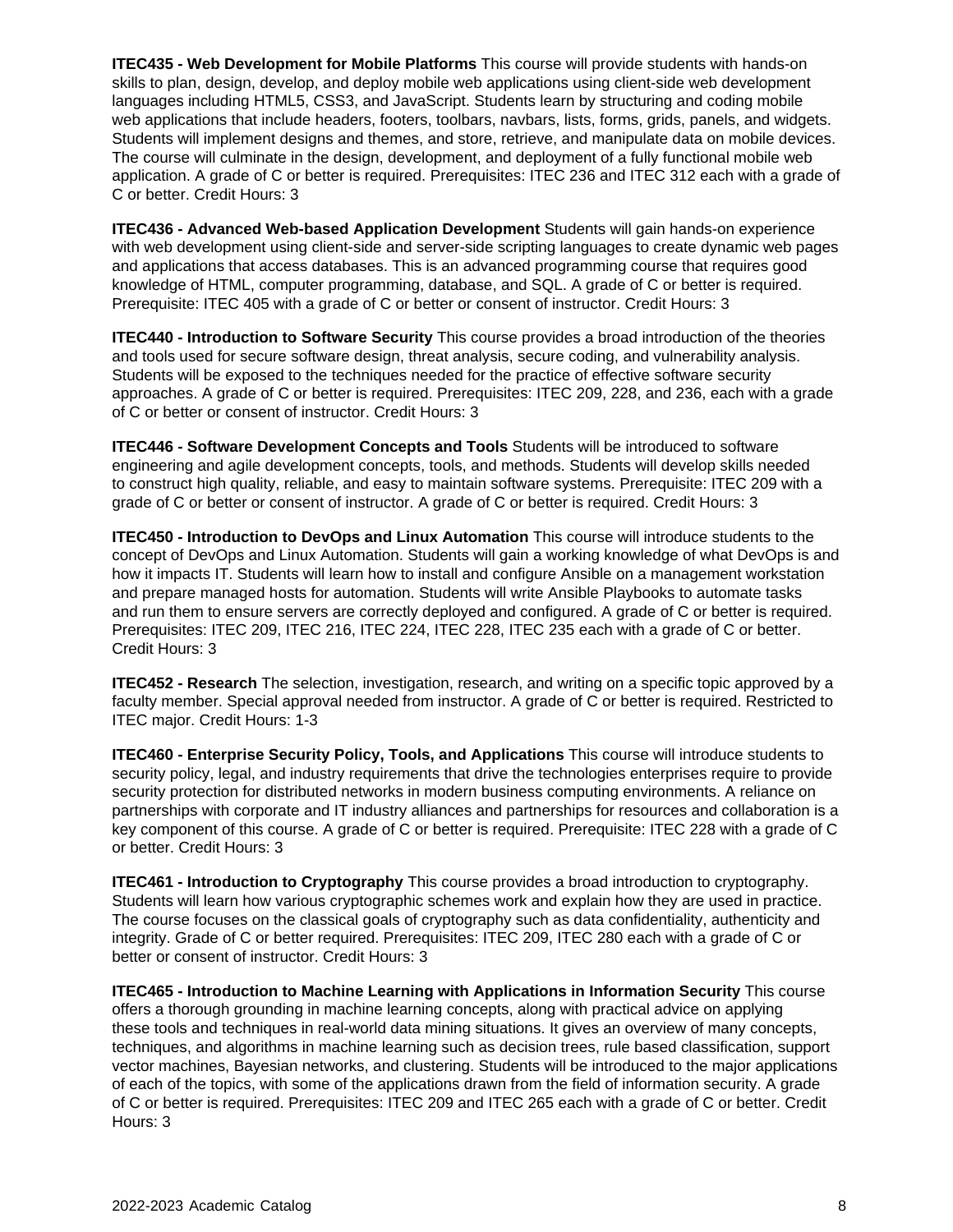**ITEC470 - Database Programming with SQL** This course is designed to give students a conceptual understanding of database architecture and administration. Students will gain the necessary knowledge and skills needed to install, configure, set up, maintain, and troubleshoot a database. Other essential database admin tasks will be covered. A grade of C or better is required. Prerequisite: ITEC 370 with a grade of C or better. Restricted to ITEC major or consent of school. Credit Hours: 3

**ITEC471 - Applied Data Analytics with Advanced SQL** This course is designed to help develop an understanding of essential concepts and techniques of applied data analytics using advanced SQL analytic functions such as ranking, windowing, linear regression, hypothetical rand and distribution, etc. Students will gain hands on learning experience through formulating data analytics problems and building analytics queries in SQL. A grade of C or better is required. Prerequisites: ITEC 209, ITEC 265, ITEC 370 and ITEC 371 each with a grade of C or better. Credit Hours: 3

**ITEC472 - Machine Learning with R** This course familiarizes students with basic tasks of machine learning such as concept learning, function learning (predictive modeling), and clustering predictive patterns. Students will learn to choose among machine learning models and prepare, examine, and visualize data for machine learning algorithms and building machine learning models in R. Students will gain hands-on experience solving business problems by applying common machine learning algorithms and building machine learning models in R. A grade of C or better is required. Prerequisite: ITEC 432 with a grade of C or better. Credit Hours: 3

**ITEC473 - Advanced Database Programming** This course introduces students to advanced database programming using PL/SQL, Oracle's procedural extension language for SQL. PL/SQL code is used to automate and extend SQL, to administer the Oracle database, and is often embedded in or called from other software programs created in Java, C++, C#, PHP, and others. Course coverage includes language elements, variables and data types, cursors, decisions, loops, procedures, functions, packages, triggers, debugging, exception handling, and other topics. A grade of C or better is required. Prerequisites: ITEC 209 and ITEC 370 each with a C or better. Credit Hours: 3

**ITEC474 - Data Warehousing** This course introduces students to concepts and tool related to data warehousing. Topics include planning, design, implementation, and maintenance of data warehouses for analytics. Topics including architectures and infrastructures, dimensional data modeling, data quality, and the ETL process are also covered. A grade of C or better is required. Prerequisite: ITEC 370 with a grade of C or better or consent of instructor. Credit Hours: 3

**ITEC491 - Seminar** Students will examine a variety of information technology topics and/or problems. Special approval needed from the instructor. A grade of C or better is required. Credit Hours: 3

**ITEC495 - Senior Project I** This culminating course allows students to integrate skills and knowledge accumulated throughout the Information Technology program. Students, usually in small teams, will analyze, design, document, develop, implement, and assess an IT solution. A grade of C or better is required. Prerequisites: ITEC 312, ITEC 380, ITEC 404, ITEC 412 each with a grade of C or better. Credit Hours: 3

## **Information Technology Faculty**

**Imboden, Thomas,** Associate Professor, Information Technology, M.S., DePaul University, 2007; 2008. Networking, cybersecurity.

**Martin, Nancy,** Associate Professor, Information, Technology, Ph.D., Southern Illinois University Carbondale, 2006; 2007. IS/IT education, assessment.

**Shih, Stephen C**., Professor, Information Technology, Ph.D., Pennsylvania State University, 1992; 2001. Data analytics, e-supply chain management, intelligent information systems design, health informatics.

**Sissom, James D.,** Associate Professor, Information Technology, M.P.Ad., Southern Illinois University Carbondale, 1996; 2003. E-learning, data analytics, higher ed information technology.

**Woodward, Belle S.,** Associate Professor, Information Technology, M.A., Webster University, 1997; 2004. Privacy, ethics and technology, women in computing.